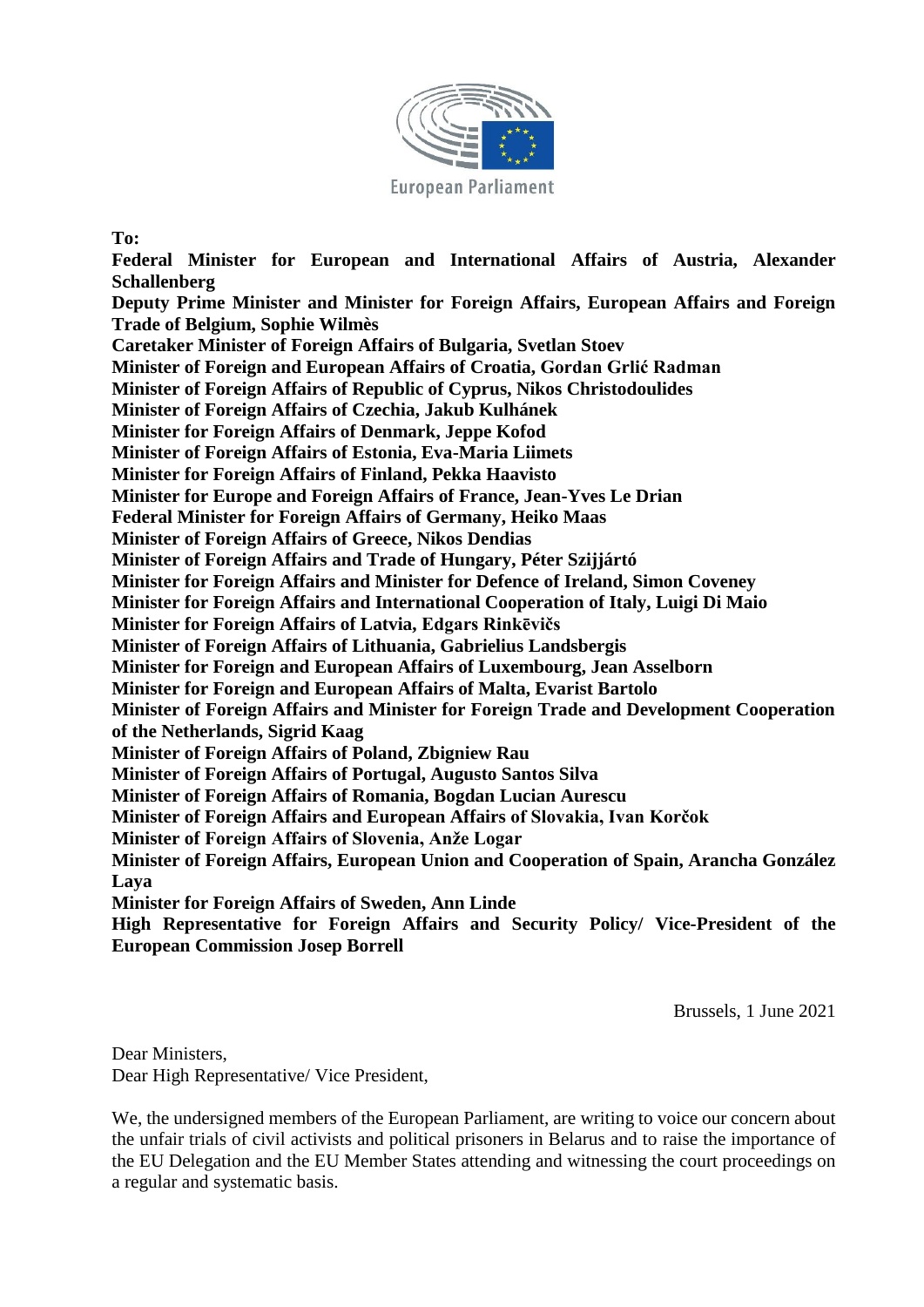It is high time to follow the hearings of the many political prisoners who participated in peaceful protests before and after the 2020 Presidential election in Belarus, and are charged with offenses relating to this. On May 25, four activists, two bloggers and the Belarusian Christian Democracy party leader Pavel Sevyarynets received sentences ranging from four to seven years in prison. Trials of the 2020 Sakharov Prize awardees Siarhei Tsikhanouski and Mikola Statkevich are upcoming. Of particularly high importance is observing the procedure for the arrested and abducted from the plane Raman Pratasevich and his partner due to the threat of the highest penalty (capital punishment). Witnessing of their and other trials will demonstrate European solidarity and provide much-needed moral impetus and support for detainees and their families.

Equal attention should be paid to observing the trials of high profile cases and the trials of less spoken about detainees. In addition to attending the trials in Minsk, the regional court hearings should also have the active presence of the EU and the Member States. We encourage a close coordination between the EU Delegation and the Member States with Embassies or representations on the ground or able to travel regularly to Belarus in order to gather data about the court proceedings and to express support from the EU and its Member States to unlawfully detained and persecuted people of Belarus. These people are innocent victims of the brutal and criminal regime of Aliaksandr Lukashenka. Their only crime is defending democratic values and ideals, shared by the free world, including the European Union, therefore, they deserve all possible support and assistance from the EU and the Member States.

We trust that you share our voiced opinion and will act accordingly by instructing the EU Delegation and/or your respective country's representatives to Belarus to attend the trials of civil activists and political prisoners. We hope for an exchange with delegated members of the EU Delegation and the Member States representatives to learn about their observation experiences in due time.

Sincerely,

Petras Auštrevičius, Renew Europe, Lithuania Dace Melbārde, ECR, Latvia Ioan-Dragoş Tudorache, Renew Europe, Romania Svenja Hahn, Renew Europe, Germany Olivier Chastel, Renew Europe, Belgium Anna Fotyga, ECR, Poland Juozas Olekas, S&D, Lithuania Riho Terras, EPP, Estonia Irena Joveva, Renew Europe, Slovenia Radosław Sikorski, EPP, Poland Attila Ara-Kovacs, Renew Europe, Sweden Nathalie Loiseau, Renew Europe, France Karin Karlsbro, Renew Europe, Sweden Nicolae Ștefănuță, Renew Europe, Romania Andrzej Witold Halicki, EPP, Poland Ivars Ijabs, Renew Europe, Latvia Miriam Lexmann, EPP, Slovakia Bernard Guetta, Renew Europe, France Elżbieta Katarzyna Łukacijewska, EPP, Poland Alessandro Panza, ID, Italy Krzysztof Hetman, EPP, Poland Evin Incir, S&D, Sweden Gianna Gancia, ID, Italy Maria Walsh, EPP, Ireland Rasa Juknevičienė, EPP, Lithuania